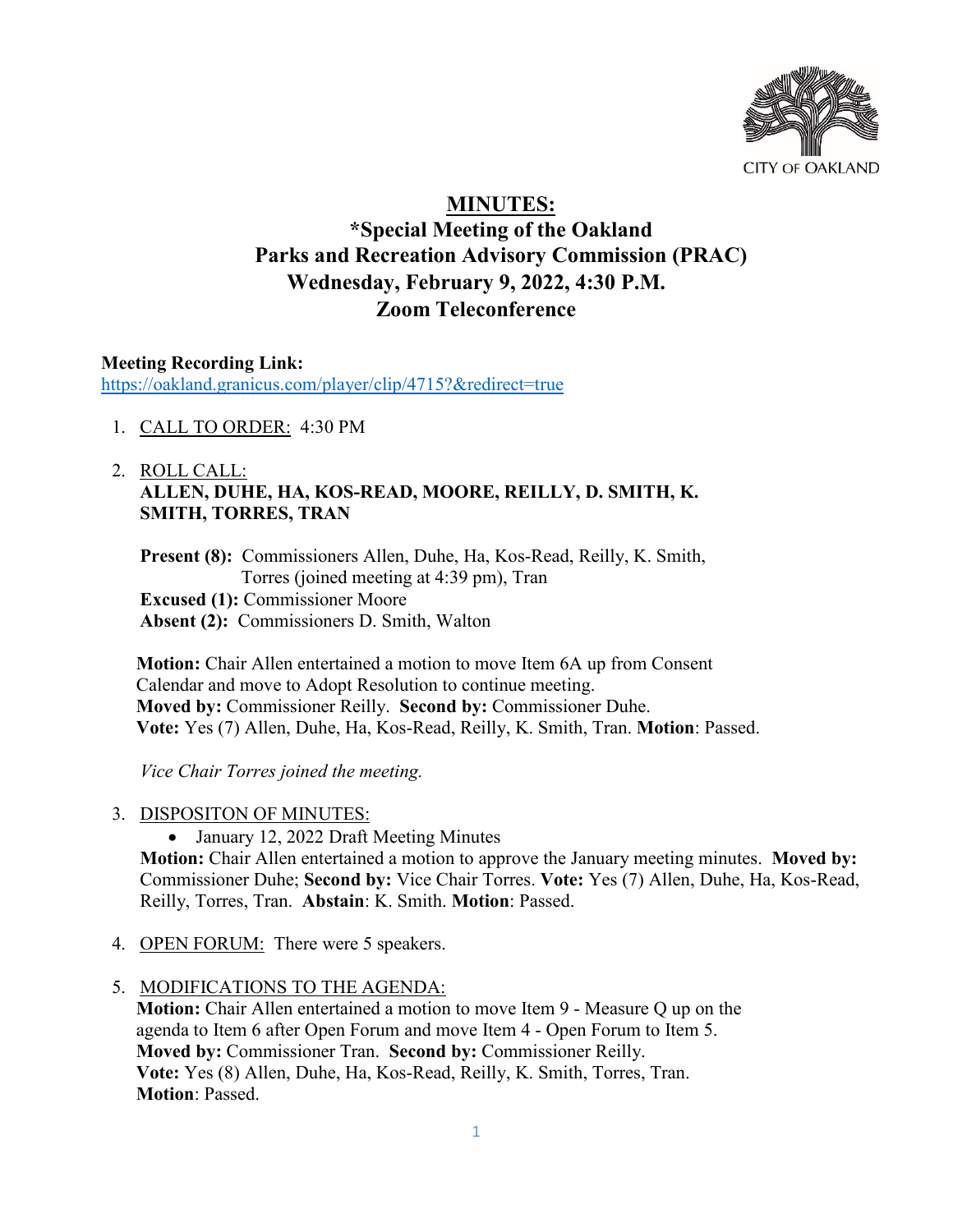#### 6. CONSENT NEW BUSINESS:

- A. **ADOPT A RESOLUTION DETERMINING THAT CONDUCTING IN-PERSON MEETINGS OF THE PARKS AND RECREATION ADVISORY COMMISSION AND ITS COMMITTEES WOULD PRESENT IMMINENT RISKS TO ATTENDEES' HEALTH, AND ELECTING TO CONTINUE CONDUCTING MEETINGS USING TELECONFERENCING IN ACCORDANCE WITH CALIFORNIA GOVERNMENT CODE SECTION**  54953(e), A PROVISION OF AB-361.
- B. **REQUEST FROM OAKLAND RUNNING FESTIVAL FOR APPROVAL TO SERVE AND SELL ALCOHOLIC BEVERAGES, FOOD, MERCHANDISE AND ACCEPT DONATIONS ON-SITE AT THE 13TH ANNUAL OAKLAND RUNNING FESTIVAL MARATHON AT SNOW PARK ON SUNDAY, MARCH 20, 2022.**
- C. **REQUEST FROM THE NATIONAL MULTIPLE SCLEROSIS SOCIETY FOR PERMISSION TO COLLECT ON-SITE DONATIONS AND PLEDGES FOR THEIR ANNUAL MS WALK EAST BAY 2022 AT LAKESIDE PARK (BANDSTAND) ON SATURDAY, APRIL 23, 2022 (SET-UP), 2:00PM – 6:00PM & SUNDAY, APRIL 24, 2020, 6:00AM – 12:00PM.**

**Motion:** Chair Allen entertained a motion to approve Item 6 B and C – Consent New Business. **Moved by:** Commissioner Reilly. **Second by:** Commissioner Duhe. Yes (8) Allen, Duhe, Ha, Kos-Read, Reilly, K. Smith, Torres, Tran. **Motion**: Passed.

7. NEW BUSINESS:

#### 7A. **ELECTION OF THE COMMISSION'S CHAIR AND VICE-CHAIR.**

**Motion**: Commissioner Reilly nominated Chair Allen to continue as the Commission's Chair. **Second**: Commissioner K. Smith.

**Motion: Suspended to take public comment. Second:** Commission Duhe. **Vote:** Yes (8) Allen, Duhe, Ha, Kos-Read, Reilly, K. Smith, Torres, Tran.

**Motion**: Chair Allen entertained a motion for nominations to elect a new Vice Chair for 2022. **Moved:** Commissioner Reilly nominated Vice Chair Torres to continue as Vice Chair for 2022. **Second**: Commissioner Kos-Read.

**Moved**: Commissioner Duhe nominated Commissioner Tran. **Second**: Commissioner Ha.

Chair Allen opened the floor for public comment. There were no speakers.

**Motion:** Chair Allen entertained a motion to move forward with the election of current Chair Allen to be PRAC Chair for 2022. **Moved**: Commissioner Reilly. **Second**: Commissioner Ha. **Vote:** Yes (8) Allen, Duhe, Ha, Kos-Read, Reilly, K. Smith, Torres, Tran.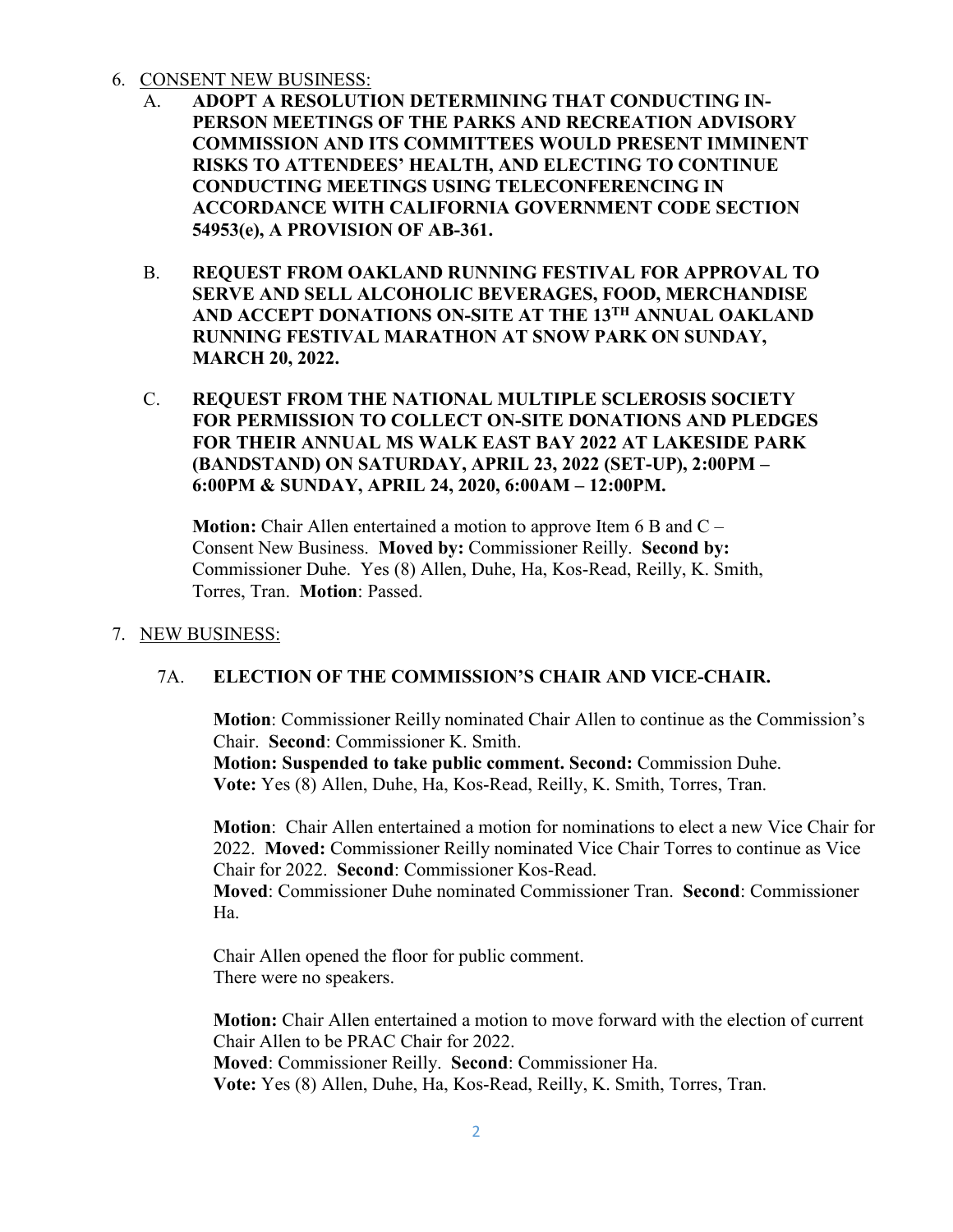**Motion**: Commissioner Reilly moved to hold the vote for Vice Chair where current Vice Chair Torres and Commissioner Tran are the nominees. **Moved**: Commissioner Reilly. **Second:** Commissioner Ha. **Vote for Tran**: Allen, Duhe, Ha, Reilly, Torres, Tran. **Vote for Torres**: Kos-Read. **Abstain**: K. Smith. **Motion:** Yes (6) for Commissioner Tran as PRAC Vice President for 2022.

#### 7B. **REQUEST THE PARKS AND RECREATION ADVISORY COMMISSION TO RECEIVE THE INFORMATIONAL REPORT ON THE CITY OF OAKLAND'S GENERAL PLAN UPDATE PROCESS.**

The Parks and Recreation Advisory Commission reviewed the report for Item 7B presented by Lakshmi Rajagopalan, Planner with the Strategic Planning Division, Planning and Building Department.

Staff presented a brief overview of the General Plan and its Guiding Principles that include Key Elements of the process, Phase 1, and Community Engagements. The General Plan will happen in two phases with the focus on Phase 1 that will go through early 2023 and include a Housing Element, Safety Element and Environmental Justice Element. Phase 2 of the General Plan will start in 2022 and will include the Open Space, Conservation and Recreation (OSCAR).

There were no public speakers.

**Motion:** Chair Allen entertained a motion to accept the informational report. **Moved by:** Commissioner Tran. **Second by:** Commissioner K. Smith. **Vote:** Yes (8) Allen, Duhe, Ha, Kos-Read, Reilly, K. Smith, Torres, Tran. **Motion**: Pass.

- 8. PLANNING AND CONDITIONAL USE PERMITS: None.
- 9. MEASURE Q: OVERSIGHT/UPDATES/REPORTS: Item 9 moved up before Item 6 – Consent New Business.
	- OPW Monthly Hiring Matrix Update Sean Maher, Public Works Information Officer, Public Works Department, presented the Monthly Hiring Matrix Report that provide the Commission a monthly update on park maintenance services and the hiring progress. Staff highlighted positions filled, posted, and those in process of being posted as well as related status of interviews and selection process.

Leslie Liew, Business Analyst, Public Works Department, presented an initial draft of the Performance Measures that are required by Measure Q. Ms. Liew explained that it is a starting point on how they are reporting the measurements. OPW requests feedback from the Commissioners and the public through comments and suggestions. The information shown was baseline data. The first chart showed the hiring trend from July 2021 to January 2022 on positions filled. OPW received suggestions from the PRAC Measure Q Ad Hoc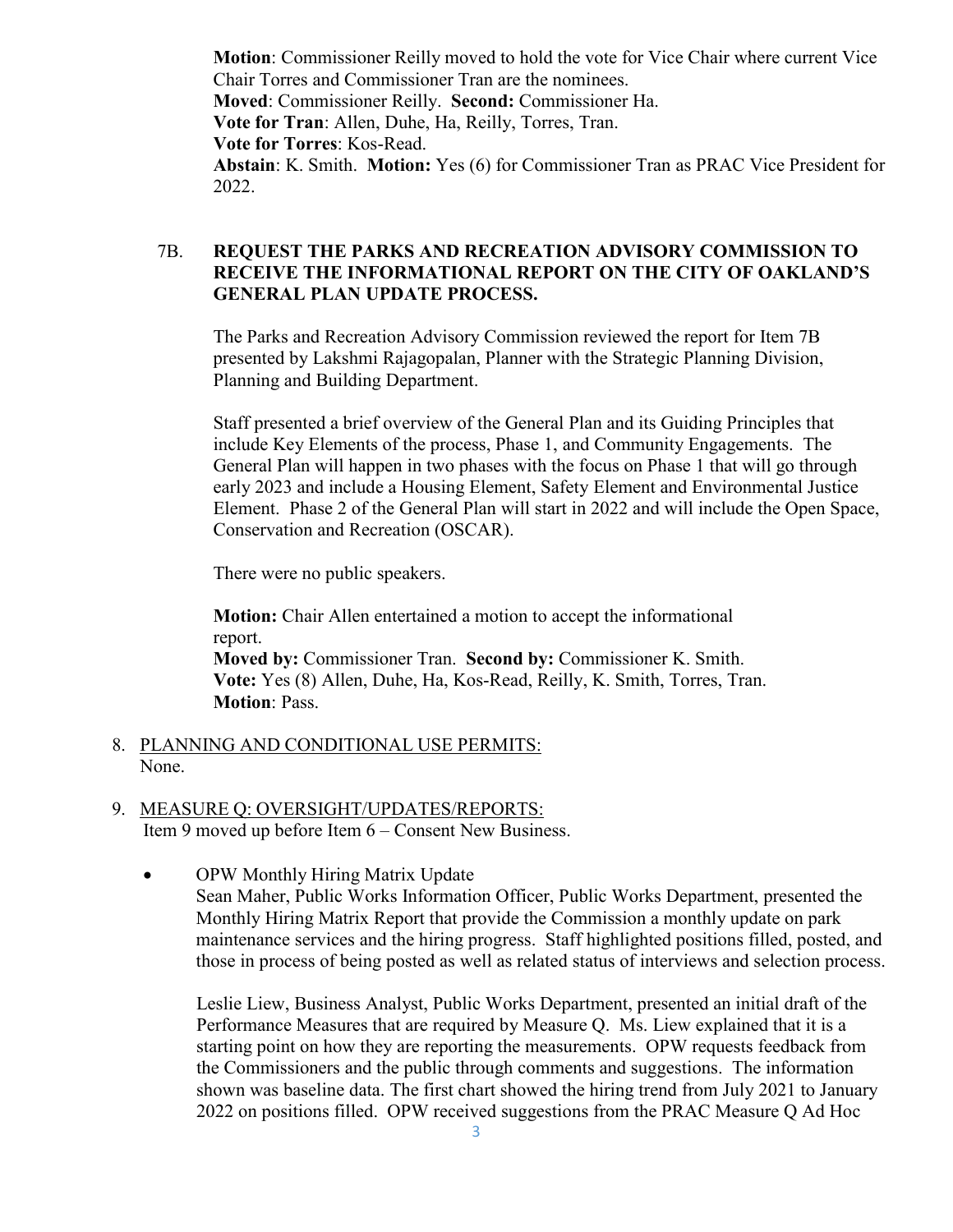Committee on design of the chart. Other charts shown included details and identifying the number of ballfields and the number of fields being mowed. Some of the fields will be identified and named at the March PRAC meeting. Ms. Liew also presented staffing hours by parks. The data displayed was baseline data before Measure Q positions were filled. OPW will continue to work on data as feedback is received. OPW has started to collect data for park restroom cleanings. Another item OPW is working on is litter pickup. Litter pickup was not captured because it is a deliverable. OPW will start capturing deliverables for litter pickup as they start to develop the reports. Future details of data will include the size of parks in relation to the staff hours used. The charts will be posted on the Measure Q website.

There was 1 speaker.

**Motion:** Chair Allen entertained a motion from Commissioner Tran to permanently move Agenda Item – Measure Q to follow the Consent Calendar and move Agenda Item – New Business after Measure Q. **Moved by:** Commissioner Tran. **Second by:** Commissioner Duhe. **Vote:** Yes (8) Allen, Duhe, Ha, Kos-Read, Reilly, K. Smith, Torres, Tran. **Motion**: Passed.

• Discussion: Measure Q Update on the City Budget Process Tom Morgan, Public Works Department, discussed the mid-cycle budget that officially kicked off on February 10, 2022. Over the next 4 weeks, OPW will develop the department's budget proposals and priorities and submit the information to the Budget Office in the middle of March. The deadline for submission of proposals is March 16, 2022. In the middle of May, the Budget Office will release the Mayor's proposed midcycle adjustments, at that point it will be turned over to the City Council, they will get questions and answers from the Council and sometime in early to mid-June they'll make any adjustments and adopt the budget.

In the draft budget instructions, one of the requirements for department submittal is a list of recommendations for excess funding from boards and commissions that oversee specific funding sources. The information does not have to be submitted with OPW's budget packet. The best time to submit the information is before April 10, 2022, when OPW start to attend budget meetings. If there is a fund balance identified in Measure Q, OPW would like to provide the priorities from the PRAC.

Sean Maher provided a couple of proposals on how OPW, OPRYD and the PRAC can approach the information needed regarding the list of the fund balance.

Chair Allen: The Measure Q Ad Hoc Committee will take up the discussion in their next upcoming Measure Q Ad Hoc meeting. They will have two meetings before the next PRAC meeting. In the next PRAC meeting, they will have a more robust conversation about the mid-year budget cycle and how they're going to go about getting more money for the park projects.

**Motion:** Chair Allen entertained a motion to accept the Measure Q informational report. **Moved by:** Commissioner Tran. **Second by:** Commissioner Kos-Read. **Vote:** Yes (8) Allen, Duhe, Ha, Kos-Read, Reilly, K. Smith, Torres, Tran. **Motion**: Passed.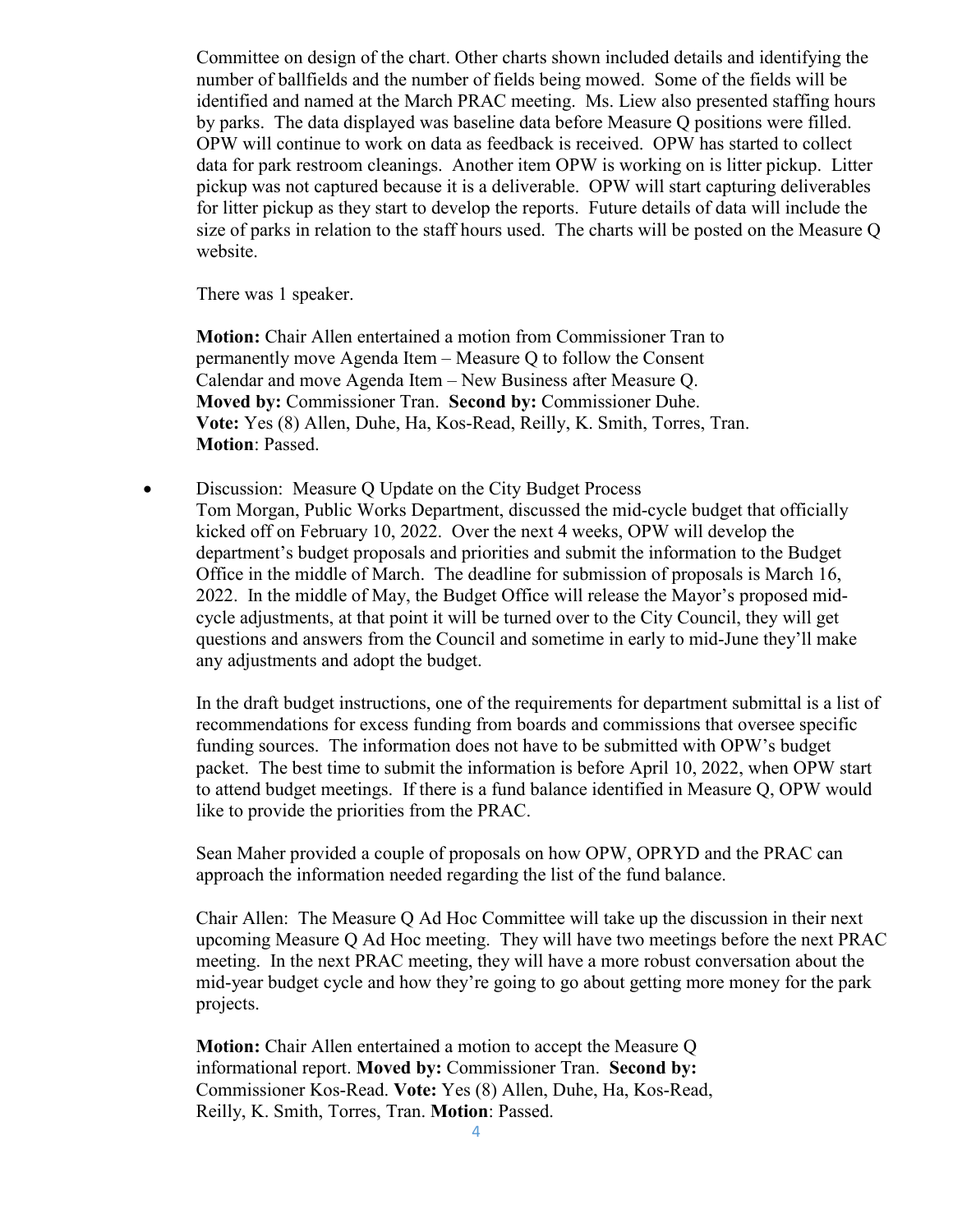## 10. UPDATE FROM THE DIRECTOR, COMMITTEES, RECREATION ADVISORY COUNCILS, COMMUNICATIONS & ANNOUNCEMENTS:

## **Director's Report:**

- o Director Williams reported as follows:
- OPRYD is hiring for various positions that include Recreation Aide, Recreation Leader 1 & 2, Recreation Specialists, Recreation Attendants, Sports Officials, Lifeguard and Water Safety Instructors and Pool Manager positions. Hiring will be for Town Camp jobs and beyond.
- o Provided sincere thank-yous and gratitude to those Commissioners that have served with OPRYD and are moving on.
- o Congratulated staff who are in new positions within the organization.

## **PRAC Committees:**

- o Priority & Goals Ad Hoc Committee: Commissioner Tran reported out. Would like a better understanding of the orientation on-boarding process, structure of OPRYD and OPW, and study session for Measure Q. Recommended an onboarding session on how the PRAC interact and interface with each other and who they interface with. Would like to propose a study session on Measure Q.
- o Tree Advisory Committee: No update.
- o Measure Q Ad Hoc Committee: Heard update in Item 9 Measure Q.
- o Tree Inventory and Urban Forest Plan: No update.
- o Park Rules & Regulations: No update
- o Lake Merritt Task Force Mobile Vending: On Thursday, January 27, 2022, Chair Allen attended a meeting on a discussion about Lake Merritt. Attendees included Council President Bas, Joe DeVries, Director Nicholas Williams, Representatives from Councilmember Fife's Office, and Commissioner Kos-Read. Council President Bas hoped there was a focus on inclusive programming around the lake. Director Williams asked if the members present had ideas on programming at the Lake. Any suggestions can be provided to Director Williams or to any of the attendees' present. Marc Weinstein, OPRYD Recreation Supervisor, talked about the Park Steward program that is coming online this summer. Currently in interview process.

#### **Communications:**

Chair Allen:

o In 2021, Commissioners were assigned to ad-hoc committees and park assignments. Let Assistant Director Riley know if you are interested in switching or would like to change committees or park assignment. Can be discussed at a later PRAC meeting.

#### **Recreation Advisory Councils (RAC):**

Chair Allen:

- $\circ$  Mosswood: The RAC meet the 1<sup>st</sup> Wednesday of the month. They had two meetings since the last PRAC meeting about murals at Mosswood. Someone broke in to the Moss House and damaged the site after the community did a big site cleanup. The new Community Center was to break ground in April 2022, there is a shortfall in the amount of \$8,500,000 in order to execute Phase 1 of the project. Director Williams has a plan in place to help the park.
- o No other reports on Chair Allen's parks.

Commissioner Duhe: